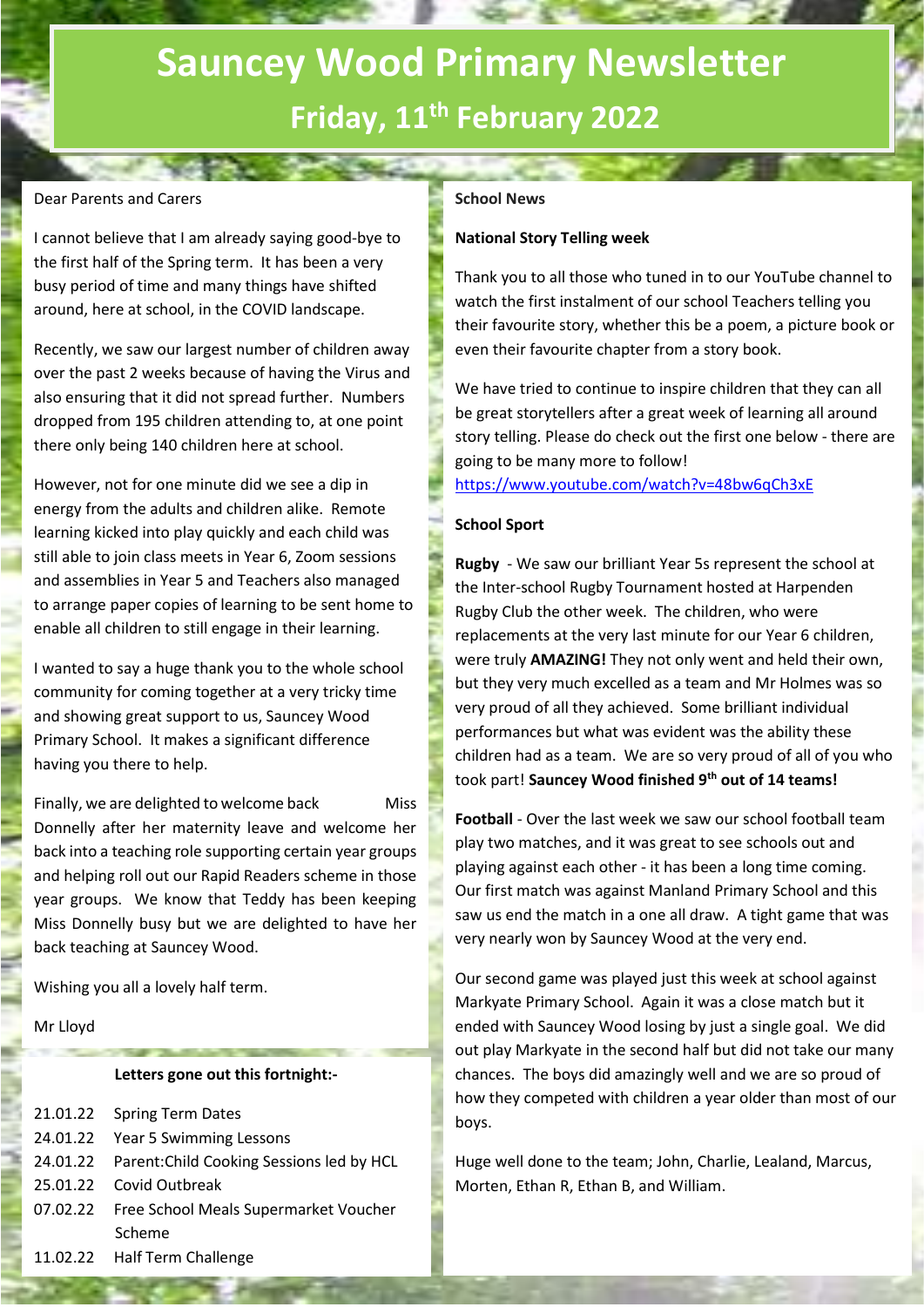#### **Governor Corner**

The School Improvement Committee met this week; this was a chance for Governors to analyse progress and attainment data from the end of last term, and to review how the school is implementing the "Covid Recovery Curriculum" from both an academic and well-being perspective. We were really pleased to hear that overall the children are happy, they are making great progress and are producing some really impressive work. We use academic data as a starting point in these meetings, which leads to discussions around how the school can deliver improvements in all that it does and, as Covid subsides and the school gets back to something like normal, we should see improvements in performance data as a result of the high quality teaching and support. Governors visited some subject leaders to explore more deeply how various subjects are taught, and what our strengths and areas for development are. In the background, remote teaching has continued for children who have been isolating and feedback from parents and children has been extremely positive, so grateful thanks to Teachers who have had the very difficult task of delivering classroom and remote teaching at the same time. We look forward to meeting as a committee again next term, as well as carrying out more monitoring activities in school, and updating you on progress.

Wishing the whole school community an enjoyable and restful half term.

Bridgett and Colin

#### **FRIEND'S NEWS**

We want to start with a big thank you for all your charity bags in the bag2school collection. We managed to raise £200 from this, so thank you. This collection helps promote REUSE of clothes & shoes to benefit those who rely on 2nd hand clothes as their sole option for good quality items. It really does make a difference!

We recently met with Mr Lloyd and Miss Harkness to discuss our upcoming ideas for fundraising for the school and below are just a few of the fundraisers happening soon:-

Dates for your diary:

- **Tuesday, 1st March - wear yellow tops for St. David's Day** £1 to teacher - Mr Lloyd will be in his brightest yellow T-shirt - or rugby top!
- **Thursday, 17th March - wear green tops for St. Patrick's Day** £1 to teacher - We are super keen to turn the school green - another way to brighten up the day!
- **Saturday, 19th March - car wash and bouncy castle -** more details to follow This is going to be a great family, fun-filled event for our school community and we are looking forward to being able to hold our first large event in a long while!

As ever, we are super keen to hear more from you, our parents, as the Autumn Term was really hard in terms of putting things on for the children. If you have any ideas, or would like to share your thoughts, please do feel free to contact us through the school office or direct though our email address - [friends@saunceywood.herts.sch.uk](mailto:friends@saunceywood.herts.sch.uk)

Have a great half term!

Clare and Gemma